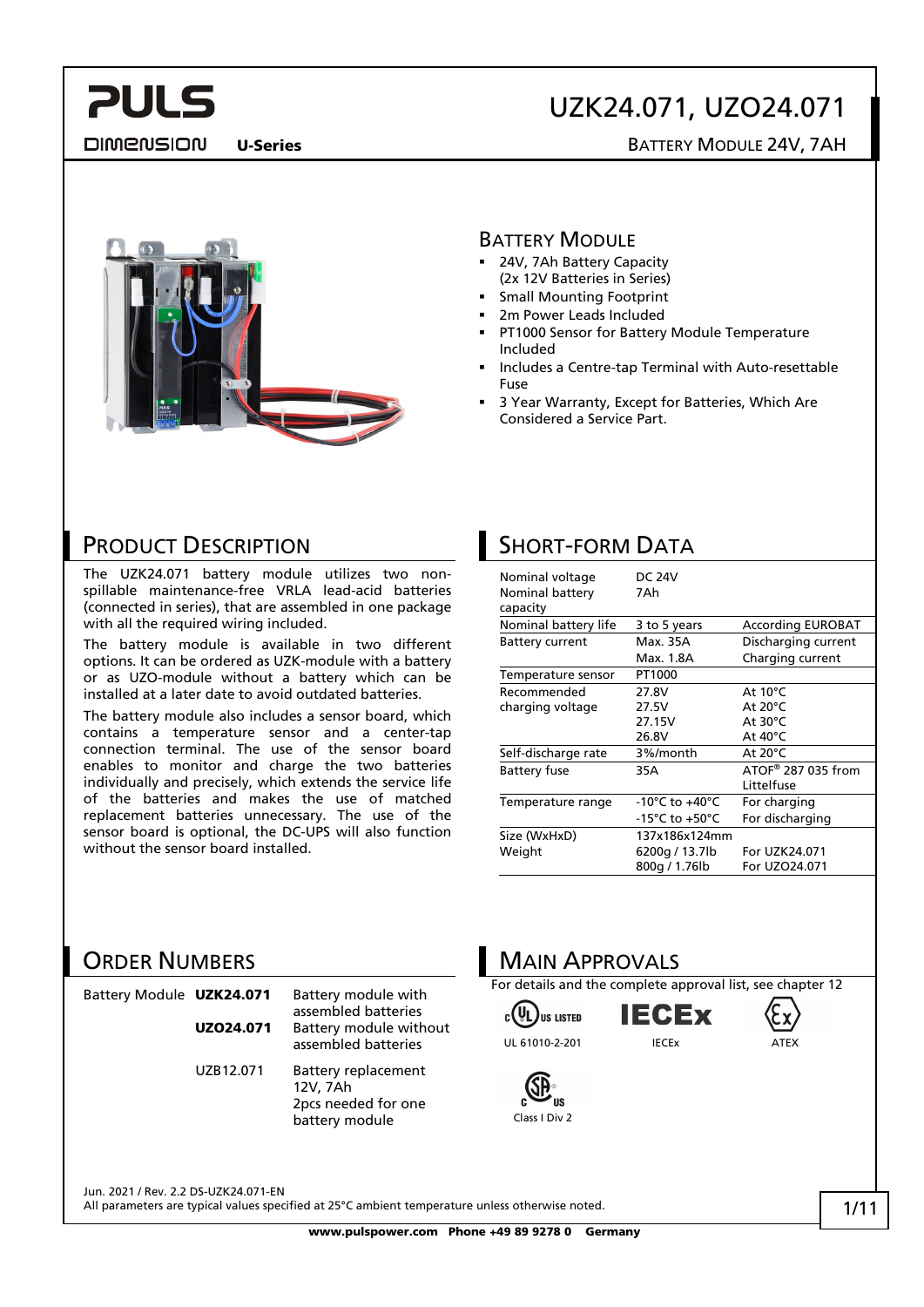**DIMENSION** 

# UZK24.071, UZO24.071

U-Series **BATTERY MODULE 24V, 7AH** 

### INDEX

| Page                                                | Page                                            |
|-----------------------------------------------------|-------------------------------------------------|
|                                                     |                                                 |
| 2. Instructions for Disposal of the Batteries3      |                                                 |
| 3. Instructions for Battery Storage 3               | 12. Approved, Fulfilled or Tested Standards 7   |
|                                                     | 13. Regulatory Product Compliance 8             |
| 5. Installation Instructions Hazardous Locations  4 | 14. Physical Dimensions and Weight 9            |
| 6. Instructions for Replacing Batteries 4           | 15. Recommendations for a Long Battery Life  10 |
|                                                     |                                                 |
|                                                     |                                                 |
|                                                     |                                                 |

| 13. Regulatory Product Compliance 8             |  |
|-------------------------------------------------|--|
| 14. Physical Dimensions and Weight 9            |  |
| 15. Recommendations for a Long Battery Life  10 |  |
|                                                 |  |

The information given in this document is correct to the best of our knowledge and experience at the time of publication. If not expressly agreed otherwise, this information does not represent a warranty in the legal sense of the word. As the state of our knowledge and experience is constantly changing, the information in this data sheet is subject to revision. We therefore kindly ask you to always use the latest issue of this document (available under www.pulspower.com).

No part of this document may be reproduced or utilized in any form without our prior permission in writing.

### **A WARNING** Risk of electrical shock, fire, personal injury or death.

- Turn power off before working on the device. Protect against inadvertent re-powering.
- Do not modify or repair the unit.
- Use caution to prevent any foreign objects from entering the housing.
- Do not use in wet locations or in areas where moisture or condensation can be expected.
- Do not touch during power-on, and immediately after power-off. Hot surfaces may cause burns.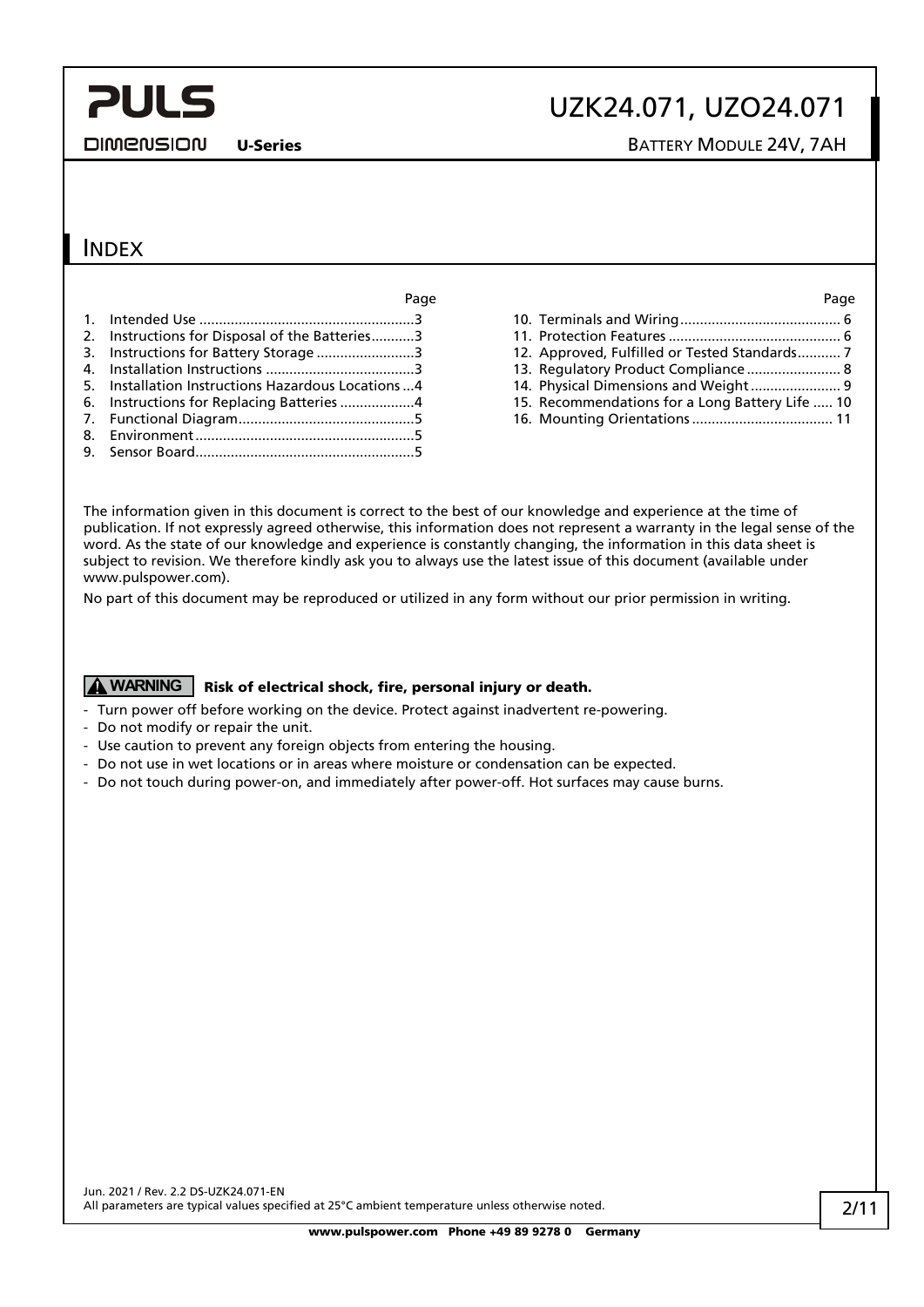# UZK24.071, UZO24.071

**DIMENSION** 

U-Series **BATTERY MODULE 24V, 7AH** 

### <span id="page-2-0"></span>1. INTENDED USE

This device is designed for installation in an enclosure and is intended for commercial use, such as in industrial control, process control, monitoring and measurement equipment or the like. Do not use this device in equipment where malfunction may cause severe personal injury or threaten human life.

### <span id="page-2-1"></span>2. INSTRUCTIONS FOR DISPOSAL OF THE BATTERIES

Always dispose batteries through a recycling organization. Optionally, batteries can be returned to the supplier or the battery manufacturer. Batteries must be completely discharged before recycling.

CAUTION: The unit contains wet cell batteries. Ventilation of the installation room in accordance with the rules of Canadian Electrical Code, part 1 is required if used in Canada.

### <span id="page-2-2"></span>3. INSTRUCTIONS FOR BATTERY STORAGE

Do not store batteries or battery modules at temperatures higher than 25°C or performance and lifetime may change. Before initial use, check the last charging which is marked on the battery. If it is older than 9 months, replace the battery. Do not store batteries longer than 9 months without charging or performance and lifetime may change. Every 9 months or whenever the open circuit voltage (OCV) falls below 25.2V, the battery module should be charged. Apply a charging voltage of 27.6V (at 25°C) for 72 hours. Batteries with an OCV below 24V should be disposed.

### <span id="page-2-3"></span>4. INSTALLATION INSTRUCTIONS

This device may only be installed and put into operation by qualified personnel.

This device does not contain serviceable parts, except the fuse or replacement battery.

If malfunction should occur during installation or operation, first check the fuse and battery for proper functionality. If the unit is damaged or if the malfunction continues, immediately turn power off and send device to the factory for inspection.

Do not install the battery fuse until the installation work is complete.

Replacement fuses must be of the same type or an UL listed fuse with the same nominal value and characteristics.

Do not short-circuit the battery poles or power wires and always check correct battery polarity.

Mount the device onto a flat surface. Do not install the battery module upside down.

Install the device in a cool area inside an enclosure providing protection against electrical, mechanical and fire hazards. Ensure sufficient ventilation by following the requirements of the EN 50272-2.

The device is designed for pollution degree 2 areas in controlled environments. No condensation or frost allowed. The enclosure of the device provides a degree of protection of IP00.

Do not use batteries other than the original batteries supplied by the manufacturer to avoid conflicts with agency approvals.

The maximum surrounding air temperature is +50°C (+122°F). The operational temperature is the same as the ambient or surrounding air temperature and is defined 2cm below the device. Charging is allowed up to +40°C.

Frequently charging below +5°C reduces the lifetime of the battery.

The device is designed to operate in areas between 5% and 95% relative humidity.

Jun. 2021 / Rev. 2.2 DS-UZK24.071-EN All parameters are typical values specified at 25°C ambient temperature unless otherwise noted.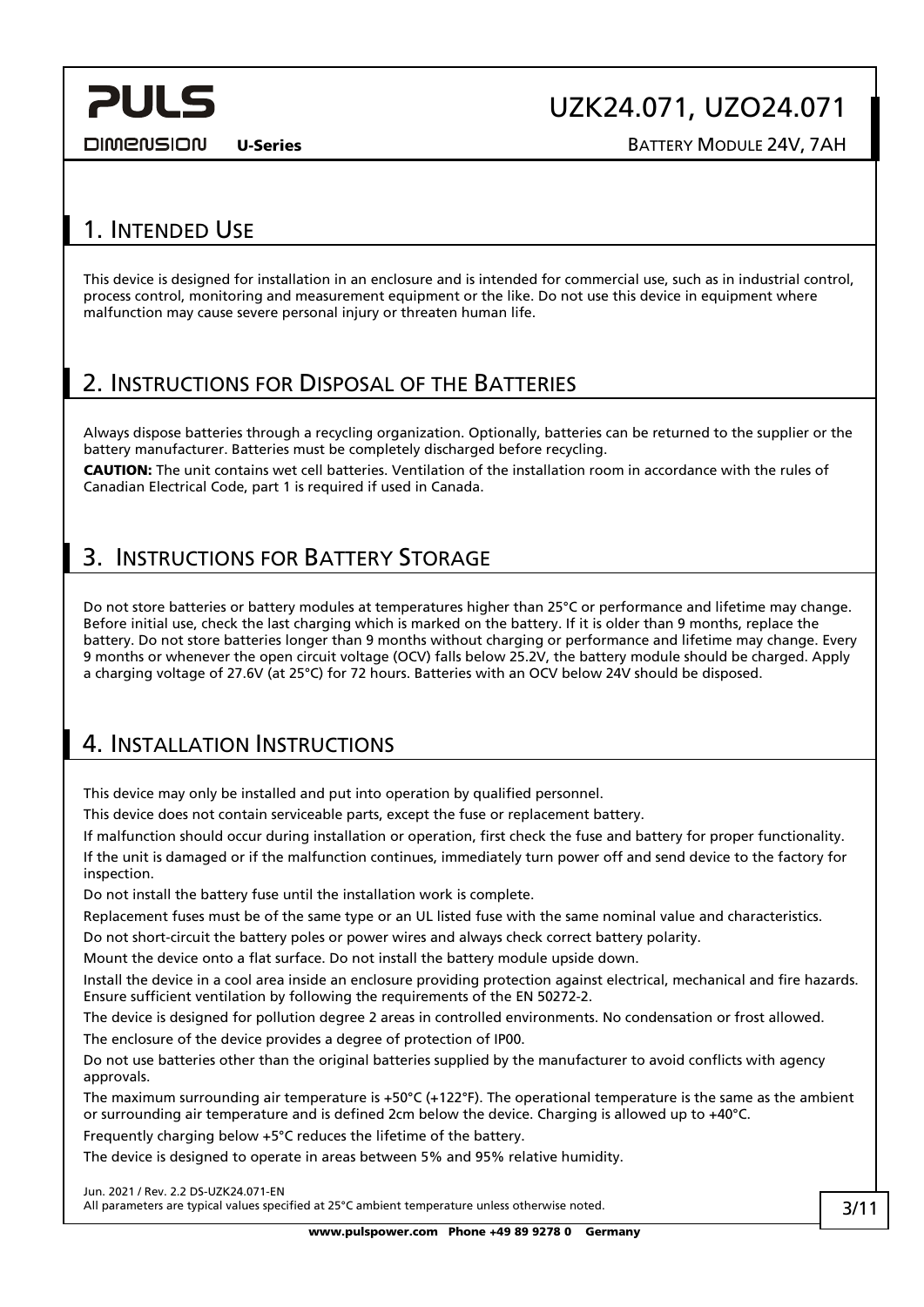# UZK24.071, UZO24.071

#### **DIMENSION**

**PULS** 

U-Series **BATTERY MODULE 24V, 7AH** 

Shorten the length of the (+) and (-) wires as needed between the battery module and the DC-UPS. If separate wires are used, do not use wires smaller than 4mm2 (AWG 12). Do not use individual wires longer than 2m (7ft) to avoid voltage drops on this connection.

Connect the sensor board to the DC-UPS by using control wires with a minimum wire size of 0.5mm2(AWG 20).



## <span id="page-3-0"></span>5. INSTALLATION INSTRUCTIONS HAZARDOUS LOCATIONS

The device is suitable for use in Class I Division 2 Groups A, B, C, D locations and for use in Group II Category 3 (Zone 2) environments.

Hazardous Location classification: ATEX: EPS 15 ATEX 1 025 X, II 3G EX ec IIC T4 Gc

#### WARNING FXPLOSION HAZARDS!

Substitution of components may impair suitability for this environment.

Do not disconnect the unit or remove or insert the fuse or battery unless power has been switched off or the area is known to be non-hazardous.

A suitable enclosure must be provided for the end product which has a minimum protection of IP23 and fulfils the requirements of the EN 60079-0. Sufficient ventilation must be ensured in the final installation.

Do not use batteries other than the original batteries supplied by the manufacturer or batteries, which are approved according to EN/ IEC 60079-7.

### <span id="page-3-1"></span>6. INSTRUCTIONS FOR REPLACING BATTERIES

Batteries need to be replaced periodically. The time interval depends on the ambient temperature in which the battery is used and, on the number, and depth of discharge cycles. In a typical application it is recommended to replace the batteries at least every 2 years.

Disconnect battery fuse before replacing the battery.

Regarding disposal of used batteries see chapter [2.](#page-2-1)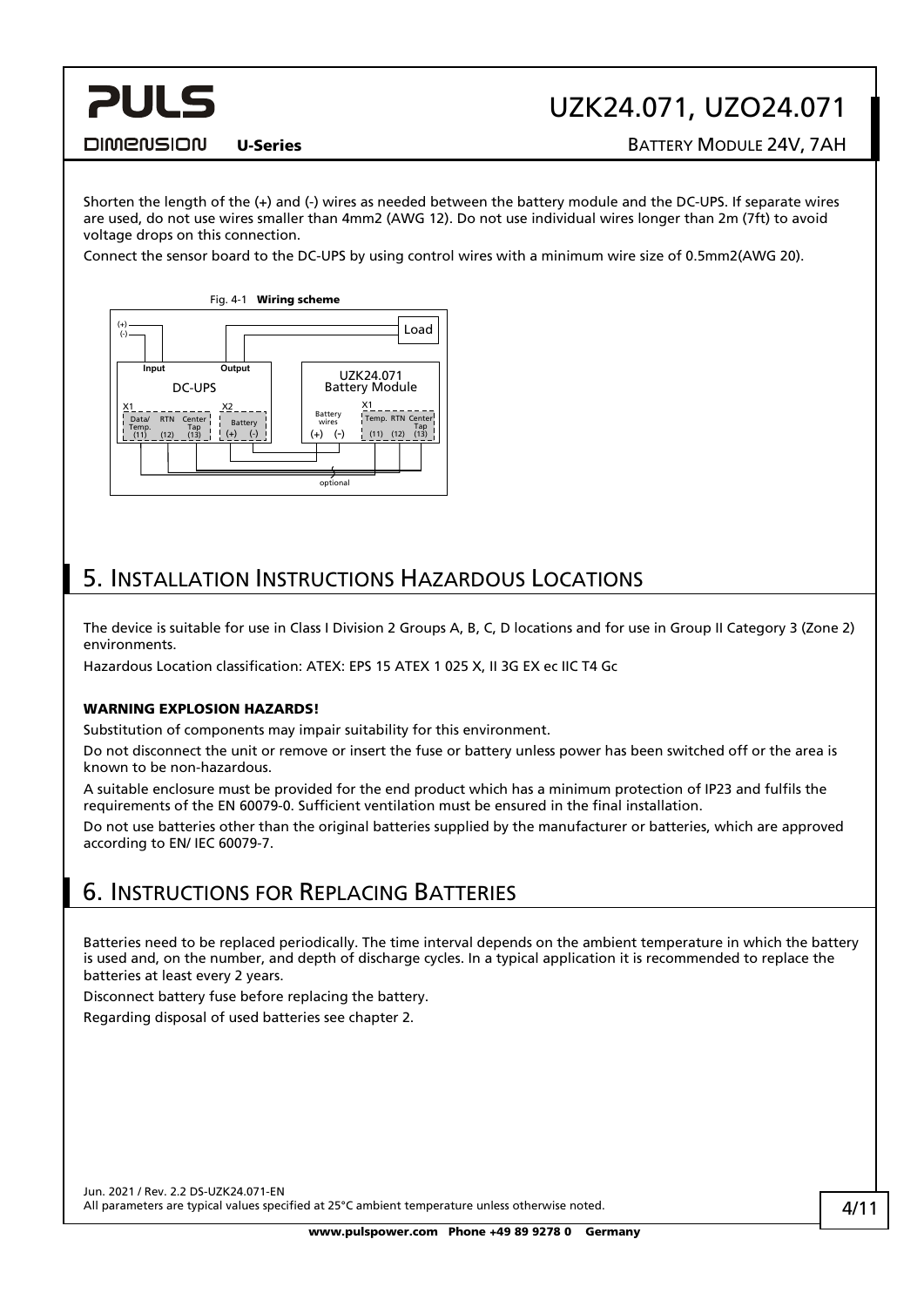#### **DIMENSION**

# UZK24.071, UZO24.071

U-Series **BATTERY MODULE 24V, 7AH** 

## <span id="page-4-0"></span>7. FUNCTIONAL DIAGRAM

#### Fig. 7-1 Functional diagram battery module with sensor board



## <span id="page-4-1"></span>8. ENVIRONMENT

| Operational temperature <sup>*</sup> | -10°C to +40°C (14°F to 104°F)<br>-15°C to +50°C (5°F to 122°F) | For charging<br>Frequently charging below +5°C (41°F) reduced<br>the lifetime of the battery<br>For discharging                               |
|--------------------------------------|-----------------------------------------------------------------|-----------------------------------------------------------------------------------------------------------------------------------------------|
| Storage temperature                  | -20°C to +50°C (-4°F to 122°F)                                  | For storage and transportation<br>Recommendation:<br>Do not store at temperatures higher than 25°C or<br>performance and lifetime may change. |
| Humidity                             | 5 to 95% r.h.                                                   | IEC 60068-2-30<br>Do not energize while condensation is present                                                                               |
| Vibration sinusoidal                 | $±4mm$ at 16.7Hz<br>fixed frequency for 1 hour                  | Vibration in vertical mounting orientation<br>according to IEC/EN 61056-1                                                                     |
| Shock                                | free fall from 20cm<br>onto a wooden floor                      | Shock with bottom down orientation according<br>to IEC/EN 61056-1                                                                             |
| Altitude                             | 0 to 6000m (0 to 20 000ft)                                      |                                                                                                                                               |
| Degree of pollution                  | 2                                                               | According to IEC 62477-1, not conductive                                                                                                      |

\*) Operational temperature is the same as the ambient temperature and is defined as the air temperature 2cm below the unit.

# <span id="page-4-2"></span>9. SENSOR BOARD

The battery module includes a monitoring and protection board. This board contains a temperature sensor and a centertap connection with an auto-resettable fuse to protect the center-tap wire between the battery module and the DC-UPS control unit.

The use of the sensor board enables to monitor and charge the two batteries individually and precisely, which extends the service life of the batteries and makes the use of matched replacement batteries unnecessary.

The use of the sensor board is optional, the DC-UPS will also function without the sensor board installed.

Jun. 2021 / Rev. 2.2 DS-UZK24.071-EN All parameters are typical values specified at 25°C ambient temperature unless otherwise noted.

www.pulspower.com Phone +49 89 9278 0 Germany

Cernter-Tap (13) RTN (12) Temperature (11)

 $\overline{\phantom{a}}$ to batten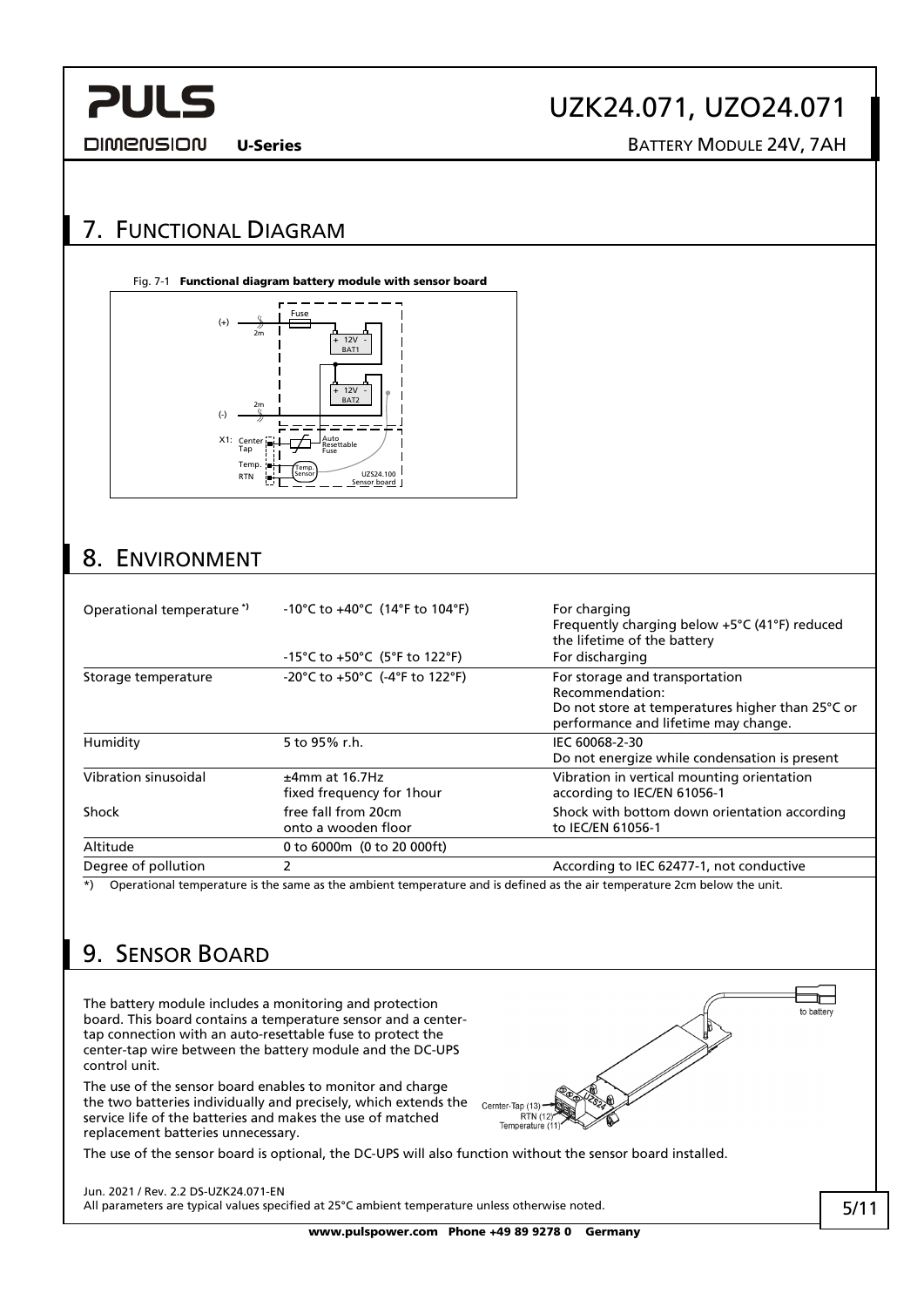

# UZK24.071, UZO24.071

**DIMENSION** 

U-Series BATTERY MODULE 24V, 7AH

## <span id="page-5-0"></span>10. TERMINALS AND WIRING

The terminals are IP20 Finger safe constructed and suitable for field- and factory wiring.

|                                  | <b>Signal and center tap terminals</b> |
|----------------------------------|----------------------------------------|
| Type                             | Screw terminals                        |
| Maximal wire size, solid wire    | $1.5$ mm <sup>2</sup>                  |
| Maximal wire size, stranded wire | $1.5$ mm <sup>2</sup>                  |
| American Wire Gauge              | AWG 26-14                              |
| Maximal wire diameter            | 1.5mm (including ferrules)             |
| Wire stripping length            | $6mm/0.25$ inch                        |
| Screwdriver                      | Slotted 3x0.5mm                        |
| Recommended tightening torque    | $0.45$ Nm, $4$ lb.in                   |
|                                  |                                        |

#### Instructions:

a) Follow national installation codes and installation regulations!

- b) Ensure that all strands of a stranded wire enter the terminal connection!
- c) Unused terminal compartments should be securely tightened.
- d) Ferrules are allowed.

## <span id="page-5-1"></span>11. PROTECTION FEATURES

| IP 00   | According to EN/IEC 60529                                                                                                                                                    |
|---------|------------------------------------------------------------------------------------------------------------------------------------------------------------------------------|
| Ш       | According to EN/IEC 61140                                                                                                                                                    |
| 35A     | DC-Fuse (blade type) ATOF® 287 035 from Littelfuse<br>Replacement fuses must be of the same type or an UL<br>listed fuse with the same nominal value and<br>characteristics. |
| 1100Vac | Isolation voltage between power to chassis                                                                                                                                   |
|         |                                                                                                                                                                              |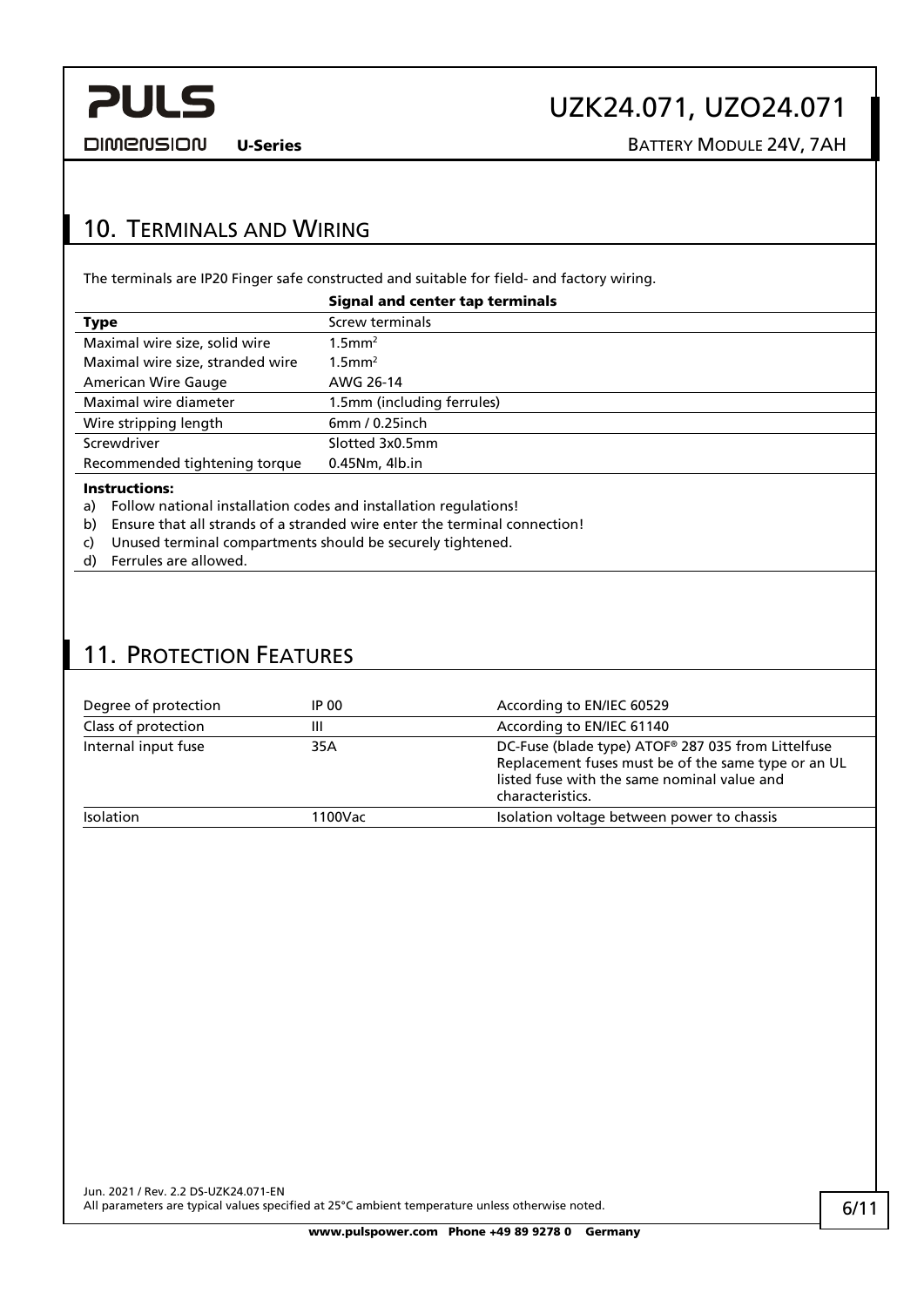# UZK24.071, UZO24.071

**DIMENSION** 

U-Series BATTERY MODULE 24V, 7AH

## <span id="page-6-0"></span>12. APPROVED, FULFILLED OR TESTED STANDARDS

| IEC 61010-2-201         | <b>CB Report</b>          | <b>CB Scheme Certificate</b><br>Electrical Equipment for Measurement, Control and<br>Laboratory Use - Particular requirements for control<br>equipment                                                                                          |
|-------------------------|---------------------------|-------------------------------------------------------------------------------------------------------------------------------------------------------------------------------------------------------------------------------------------------|
| UL 61010-2-201          | <b>LISTED</b>             | <b>UL Certificate</b><br>Listed equipment for category NMTR - Electrical Equipment<br>for Measurement, Control and Laboratory Use - Particular<br>requirements for control equipment<br>Applicable for US and Canada<br>E-File: E198865         |
| <b>ATEX</b>             |                           | Agency Certificat (Bureau Veritas)<br>EN 60079-0 Explosive atmosphères - General requirements<br>EN 60079-7 Equipment protection by type of protection "e"<br>Certificat: EPS 15 ATEX 1 025 X<br>Temperature Code: T4<br>Type of Protection: ec |
| <b>IECE<sub>x</sub></b> | <b>IECEX</b>              | <b>IECEx Certificate</b><br>IEC 60079-0 Explosive atmospheres - General requirements<br>IEC 60079-7 Equipment protection by type of protection "e"<br>Certificate: IECEx EPS 15.0049X<br>Temperature Code: T4<br>Type of Protection: ec         |
| Class I Div 2           |                           | <b>CSA Certificate</b><br>Power Supplies for Hazardous Location<br>Applicable for Canada and US<br>CSA Class: 5318-01 (Canada), 5318-81 (USA)<br>Temperature Code: T4<br>Groups: A, B, C and D                                                  |
| UL 1989 (UZK24.071)     |                           | Vendor Certificate<br><b>Standard for Standby Batteries</b><br><b>UL94: HB</b>                                                                                                                                                                  |
| <b>VDMA 24364</b>       | LABS<br>VDMA 24364-C1-L/W | Paint Wetting Impairment Substances Test (or LABS-Test)<br>Tested for Zone 2 and test class C1 according to VDMA 24364-<br>C1-L/W for solvents and water-based paints                                                                           |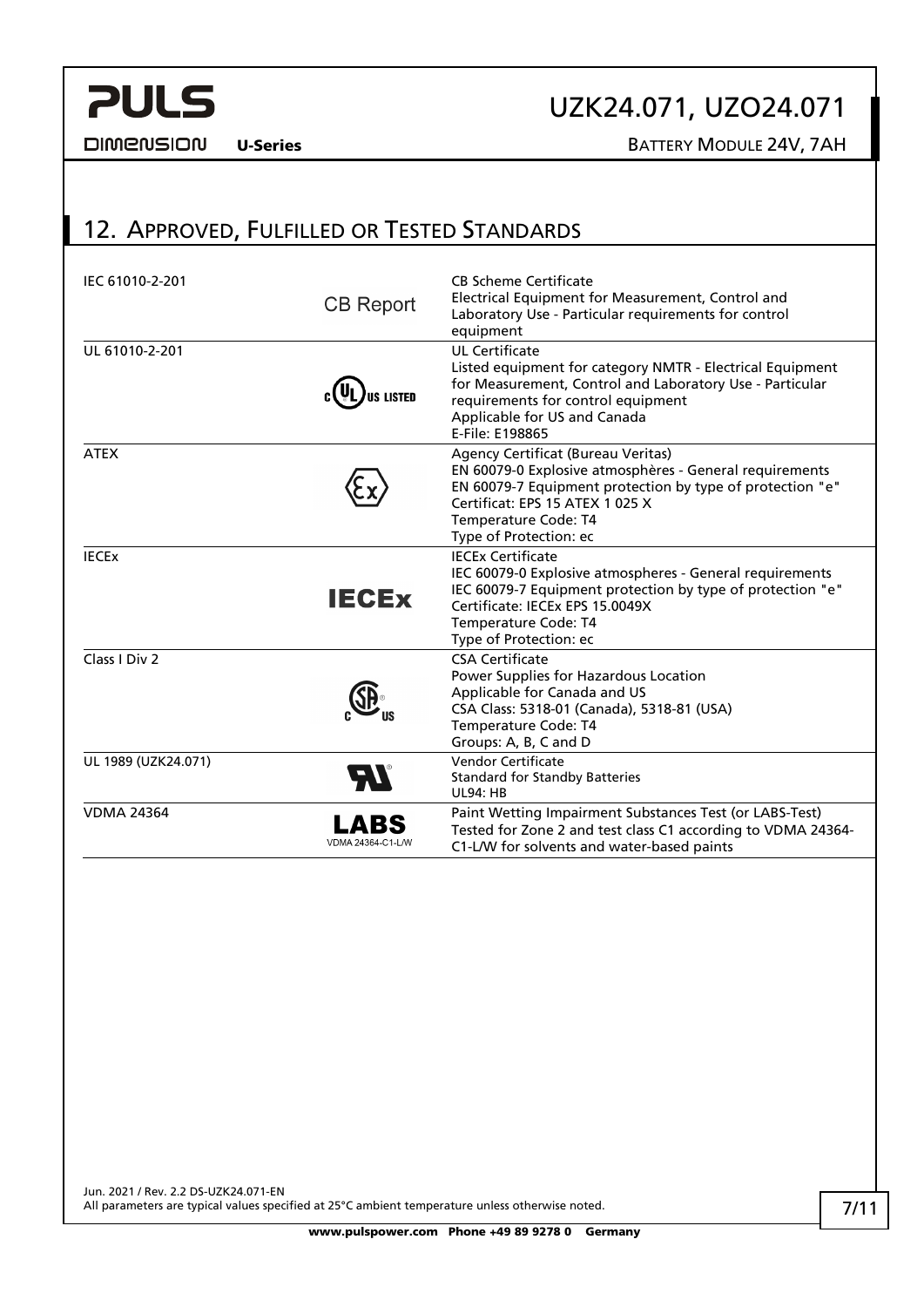# UZK24.071, UZO24.071

**DIMENSION** 

### U-Series BATTERY MODULE 24V, 7AH

### <span id="page-7-0"></span>13. REGULATORY PRODUCT COMPLIANCE

| EU Declaration of<br>Conformity | $\epsilon$         | The CE mark indicates conformance with the<br>- EMC directive<br>- ATEX directive<br>- RoHS directive                                                   |
|---------------------------------|--------------------|---------------------------------------------------------------------------------------------------------------------------------------------------------|
| <b>REACH Directive</b>          | $REACH \checkmark$ | Manufacturer's Statement<br>EU-Directive regarding the Registration, Evaluation,<br>Authorization and Restriction of Chemicals                          |
| <b>WEEE Directive</b>           |                    | Manufacturer's Statement<br>EU-Regulation on Waste Electrical and Electronic Equipment<br>Registered in Germany as business to business (B2B) products. |
| <b>EAC TR Registration</b>      |                    | <b>EAC Certificate</b><br>EAC EurAsian Conformity - Registration Russia, Kazakhstan and<br><b>Belarus</b><br>8504408200, 8504409000                     |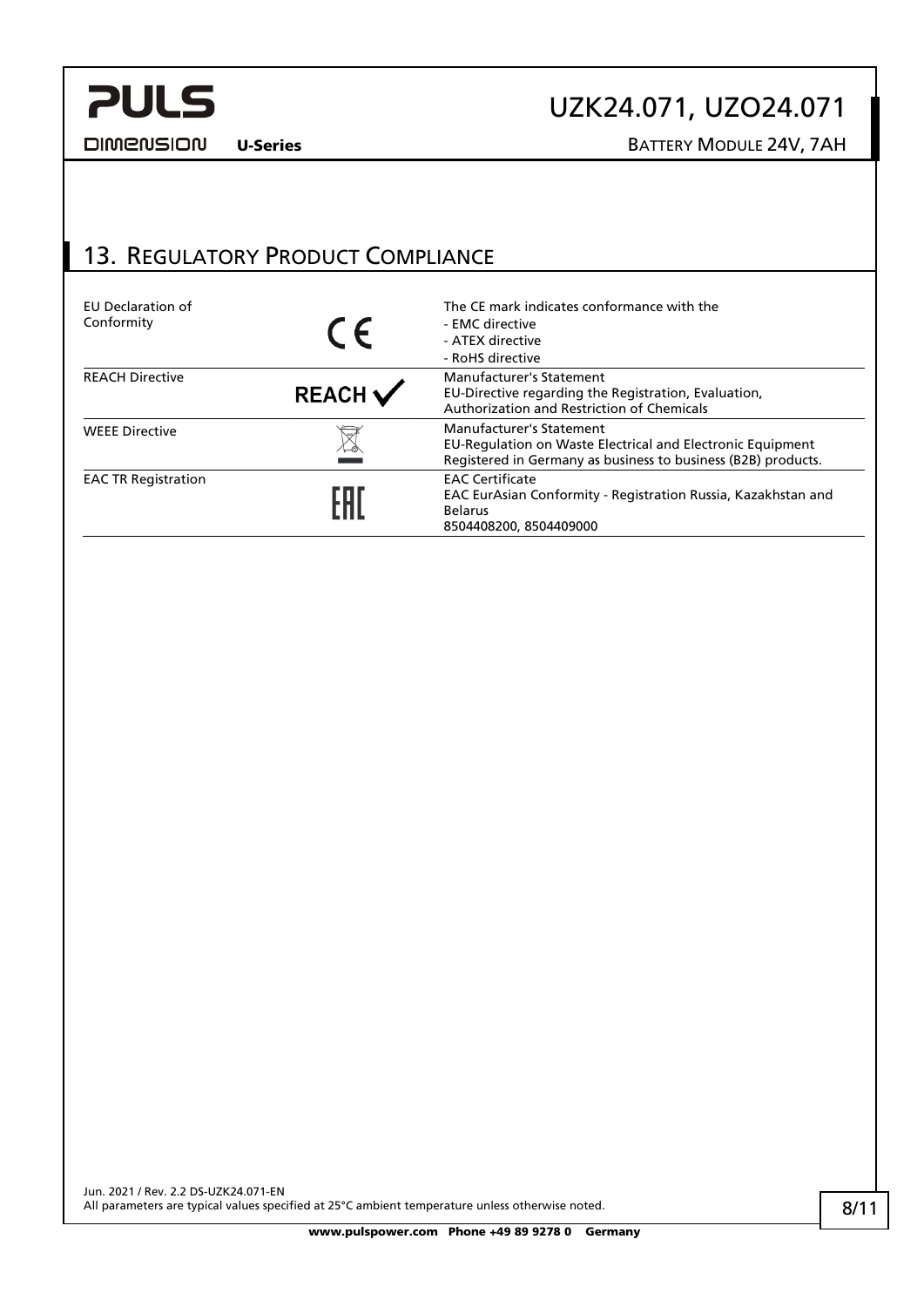# UZK24.071, UZO24.071

**DIMENSION** 

U-Series BATTERY MODULE 24V, 7AH

## <span id="page-8-0"></span>14. PHYSICAL DIMENSIONS AND WEIGHT

| Width                   | 137mm / 5.40"     |               |  |
|-------------------------|-------------------|---------------|--|
| Height                  | 186mm / 7.32"     |               |  |
| Depth                   | 124mm / 4.88"     |               |  |
| Weight                  | 6200g / 13.7lb    | For UZK24.071 |  |
|                         | 800g / 1.76lb     | For UZO24.071 |  |
| <b>Bracket material</b> | Zinc-plated steel |               |  |







Fig. 14-3 **Isometric view Fig. 14-4 Hole pattern for wall mount** 



Jun. 2021 / Rev. 2.2 DS-UZK24.071-EN All parameters are typical values specified at 25°C ambient temperature unless otherwise noted.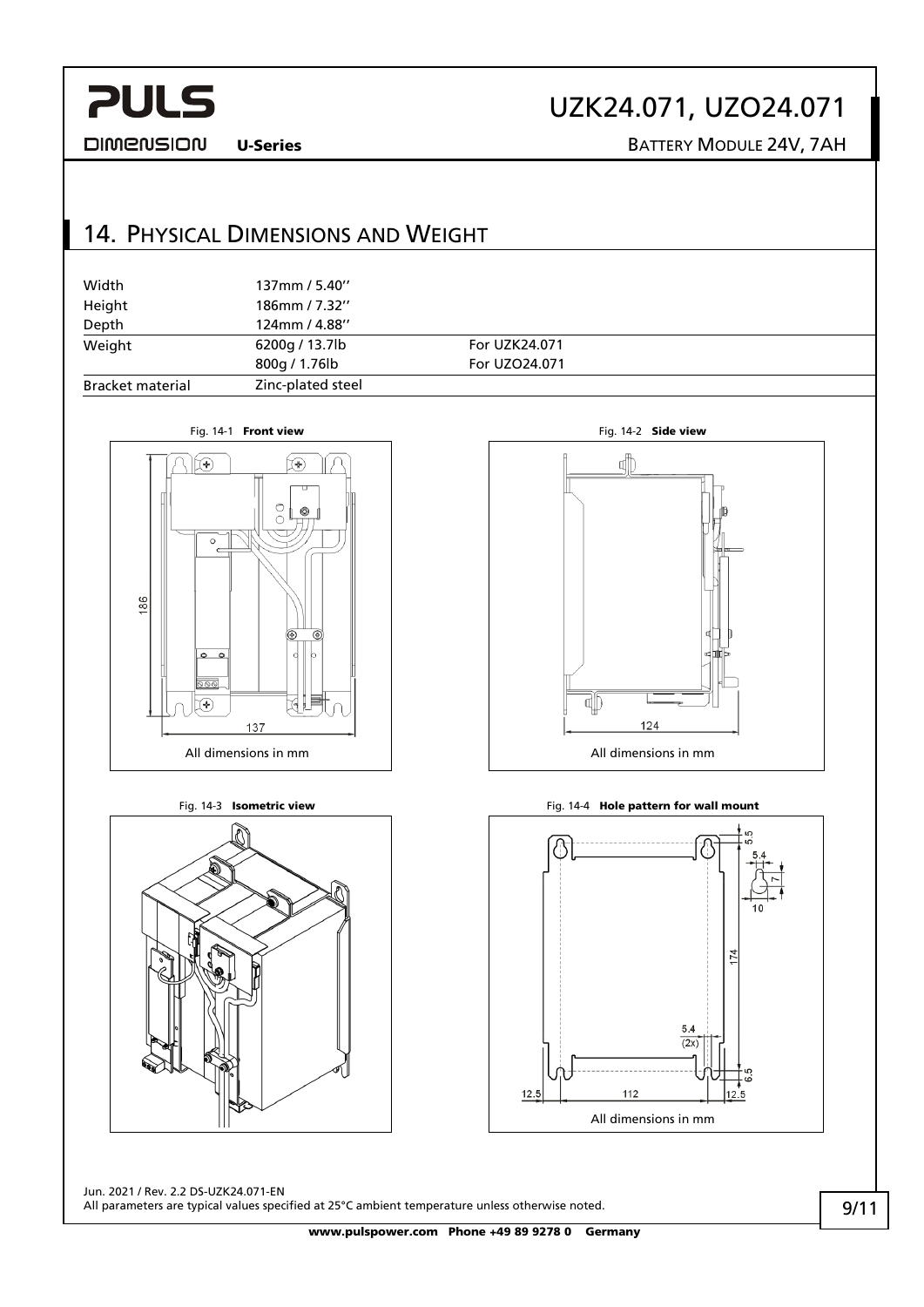#### **DIMENSION**

# UZK24.071, UZO24.071

U-Series **BATTERY MODULE 24V, 7AH** 

### <span id="page-9-0"></span>15. RECOMMENDATIONS FOR A LONG BATTERY LIFE

#### Temperature:

The temperature has the most impact on the service life. The hotter the temperature, the earlier the wear-out phase of the battery begins. The wear-out results in a degradation of battery capacity. Place the battery module in a cool location, e.g. near the bottom of the control cabinet. Do not place the battery module near heat generating devices. Do not overcharge batteries!



#### Number of discharge cycles and depth of discharge:

Do not discharge batteries more than necessary. Set buffer time limiter to the required buffer time. The number, as well as the depth of discharging cycles is limited. A replacement of the battery might be necessary earlier.

When choosing the battery capacity, always try to get the next higher capacity than required. The depth of discharge reduces the service life of the battery and limits the number of cycles.



#### Store batteries fully charged

Do not store discharged batteries. Keep batteries fully charged!

Charge retention is important to get the longest battery life. Stored batteries which are not fully charged age faster then charged batteries. Batteries which are not in use should be recharged at least once a year. The higher the ambient temperature, the shorter the charging interval. At storage temperatures higher than 30°C, recharging should be done at least every nine months.

Jun. 2021 / Rev. 2.2 DS-UZK24.071-EN All parameters are typical values specified at 25°C ambient temperature unless otherwise noted.

www.pulspower.com Phone +49 89 9278 0 Germany